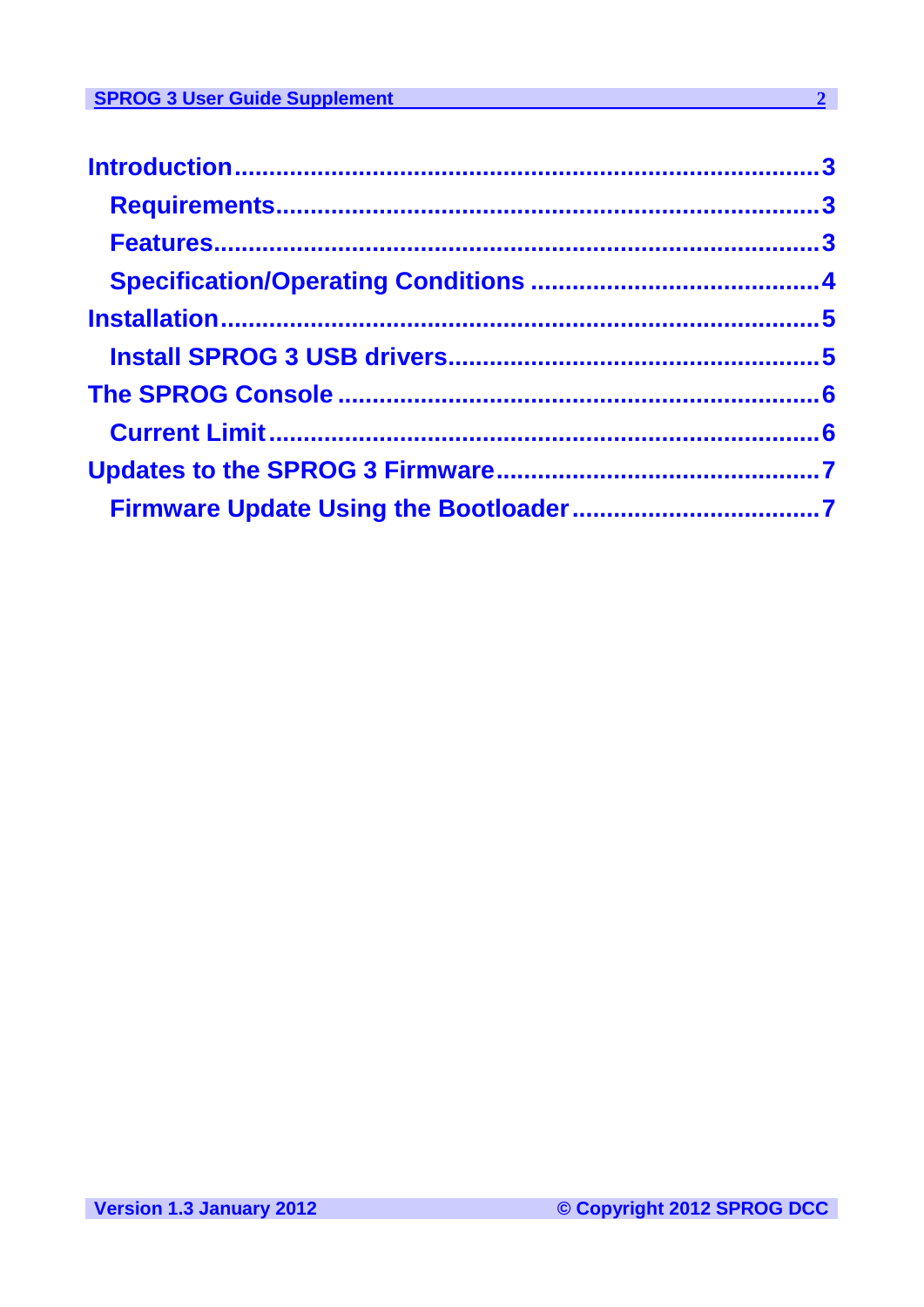# <span id="page-2-0"></span>**Introduction**

SPROG 3 is a DCC decoder programmer and command station interface for connection to the USB port of a personal computer or similar device. SPROG 3 is supported by the free JMRI software (http://jmri.sourceforge.net/) and http://wiki.rocrail.net/doku.phpRocrail also free.

SPROG 3 is also capable of operating a medium size layout, supplying up to 2.5 Amps. An even larger layout can be driven by using an external booster.

### **Read this document in conjunction with the SPROG IIv3 User Guide available on the CD-ROM and also on the SPROG DCC website.**

**This Supplement covers SPROG 3 specific information only:**

- **Hardware specification**
- **USB driver installation.**
- **Track output current limit**
- **Firmware updates (bootloader)**

### <span id="page-2-1"></span>*Requirements*

- JMRI from [http://jmri.sourceforge.net/](http://jmri.sourceforge.net/%20%20) or the supplied CD-ROM
- Regulated DC Power Supply (see [Table](#page-3-1) 1)
- Short length or small oval of track for programming and/or test running
- Rocrail, optional alternative to JMRI

### <span id="page-2-2"></span>*Features*

- Booster stage supplying up to 2.5 Amp to track
- Programs virtually *all* NMRA compliant DCC decoders
- No extra hardware required for programming sound decoders (e.g. QSI, Soundtraxx)
- Easy to use graphical interface with DecoderPro
- USB interface for easy connection to PC
- USB activity LED shows communication with the PC
- Power LED flashes when programming track power is live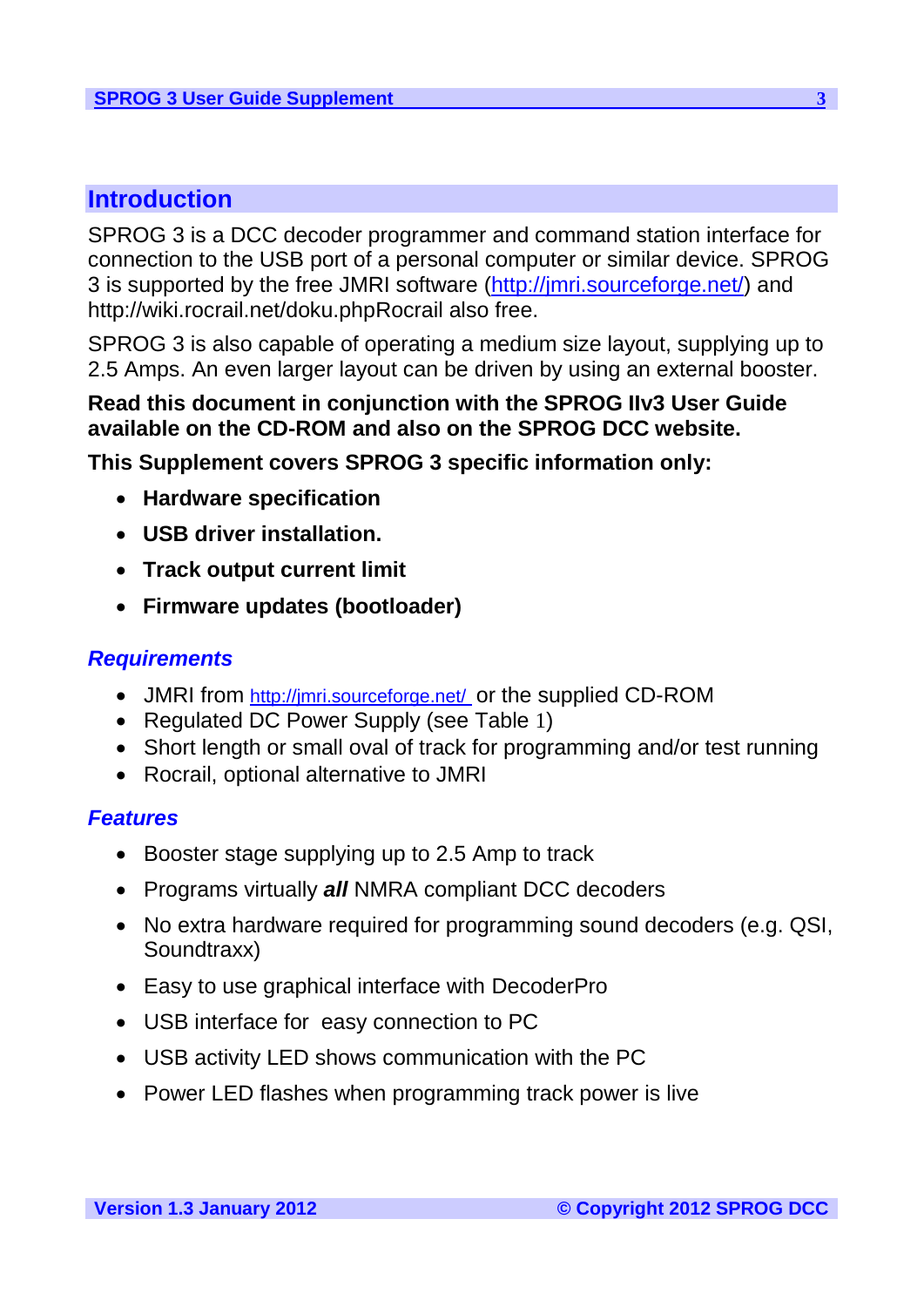### <span id="page-3-0"></span>*Specification/Operating Conditions*

| <b>Parameter</b>         | <b>Minimum</b> | <b>Nominal</b> | <b>Maximum</b> | <b>Units</b> |
|--------------------------|----------------|----------------|----------------|--------------|
| <b>DC Input supply</b>   | <b>10V</b>     |                | <b>20V</b>     | V            |
| voltage                  | Note 1         |                |                |              |
| Vin supply current -     |                | 50             |                | mA           |
| not programming          |                |                |                |              |
| Vin supply current -     |                | 300            |                | mA           |
| programming              |                | Note 2         |                |              |
| Vin supply current -     |                |                | 2.6            | A            |
| <b>Operating Layout</b>  |                |                | Note 3         |              |
| <b>Operating</b>         |                | 25             |                | $^{\circ}C$  |
| <b>Temperature Range</b> |                |                |                |              |
| <b>Output Load -</b>     |                |                | 250            | mA           |
| programming              |                |                | Note 2         |              |
| <b>Output Load-</b>      |                |                | 2.5            | A            |
| <b>Operating Layout</b>  |                |                | Note 3         |              |

### Notes:

- 1. Minimum supply voltage depends upon the requirements of the decoder being programmed. In general it is safer to use as low a voltage as possible in case of problems with a newly installed decoder.
- 2. SPROG 3 will remove track power if output current exceeds 250mA as measured 100ms after applying power. Surge current during decoder power-up may be considerably greater than this.
- 3. To ensure correct operation of the SPROG 3 current limit, the power supply must be capable of sustaining greater then 2.5 Amp.
- 4. SPROG 3 is protected against reverse polarity connection of the power supply but will not work unless the polarity is correct.

### *Table 1 Specification/Operating Conditions*

<span id="page-3-1"></span>SPROG 3 is protected against reverse polarity connection of the power supply, but will not work unless the polarity is correct.

# **SPROG 3 is** *not* **protected against track and power connections being** !**interchanged.**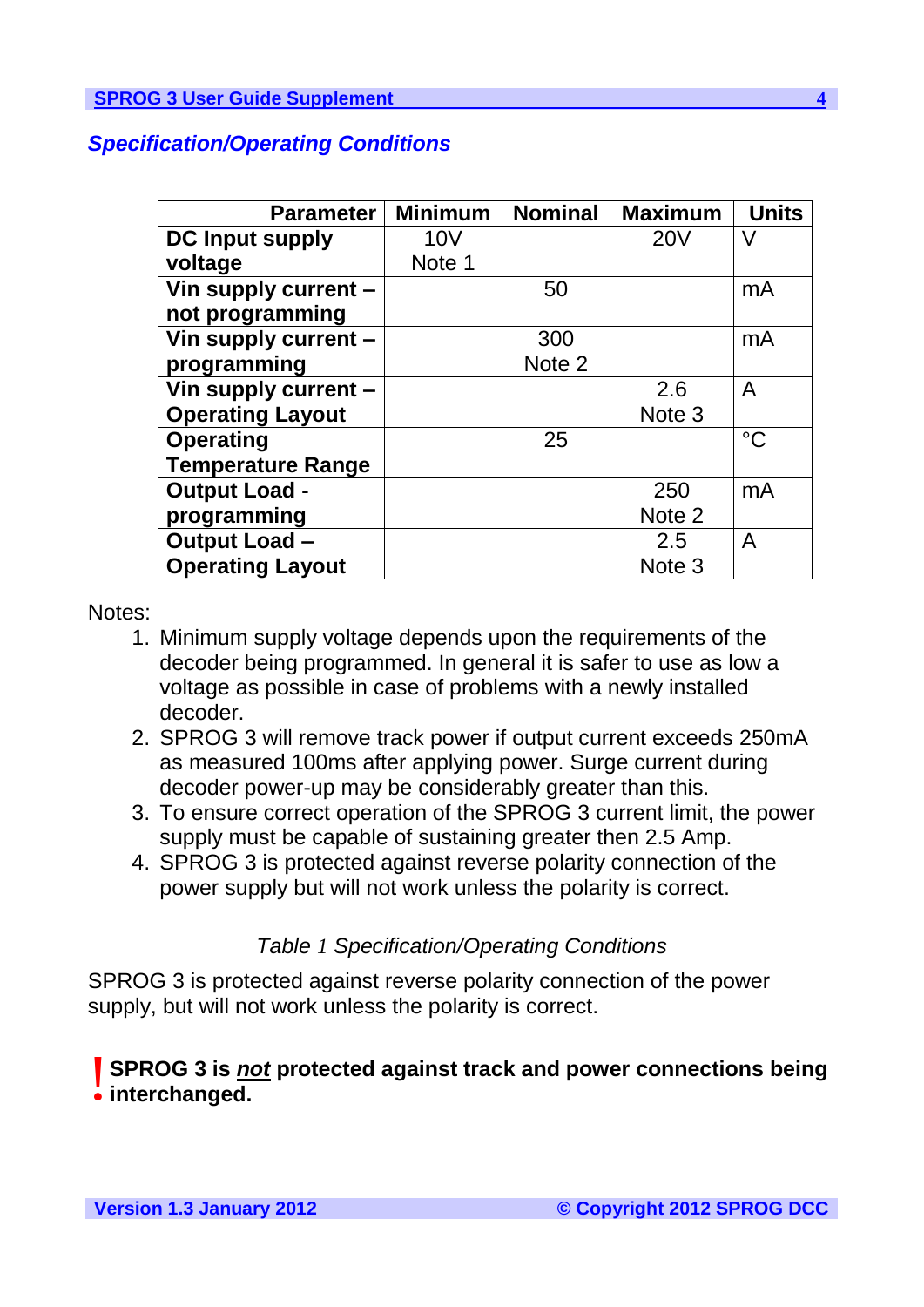### <span id="page-4-0"></span>**Installation**

### <span id="page-4-1"></span>*Install SPROG 3 USB drivers*

Follow the instructions in the SPROG IIv3 User Guide but when prompted to browse to the driver directory on the CD-ROM browse to the sprog3\inf directory. For example, if your CD-ROM drive is D: browse to D:\USB\sprog3\inf as shown:

| Mute<br>Lock.<br><b>Power Plan</b><br>Slee                                                                                                                                                                         |
|--------------------------------------------------------------------------------------------------------------------------------------------------------------------------------------------------------------------|
| Update Driver Software - SPROG 3 DCC Programmer                                                                                                                                                                    |
| Browse for driver software on your computer                                                                                                                                                                        |
| Search for driver software in this location:                                                                                                                                                                       |
| D:\USB\sprog3\inf<br>Browse                                                                                                                                                                                        |
| Include subfolders                                                                                                                                                                                                 |
| $\rightarrow$ Let me pick from a list of device drivers on my computer<br>This list will show installed driver software compatible with the device, and all driver<br>software in the same category as the device. |
| Cancel<br>Next                                                                                                                                                                                                     |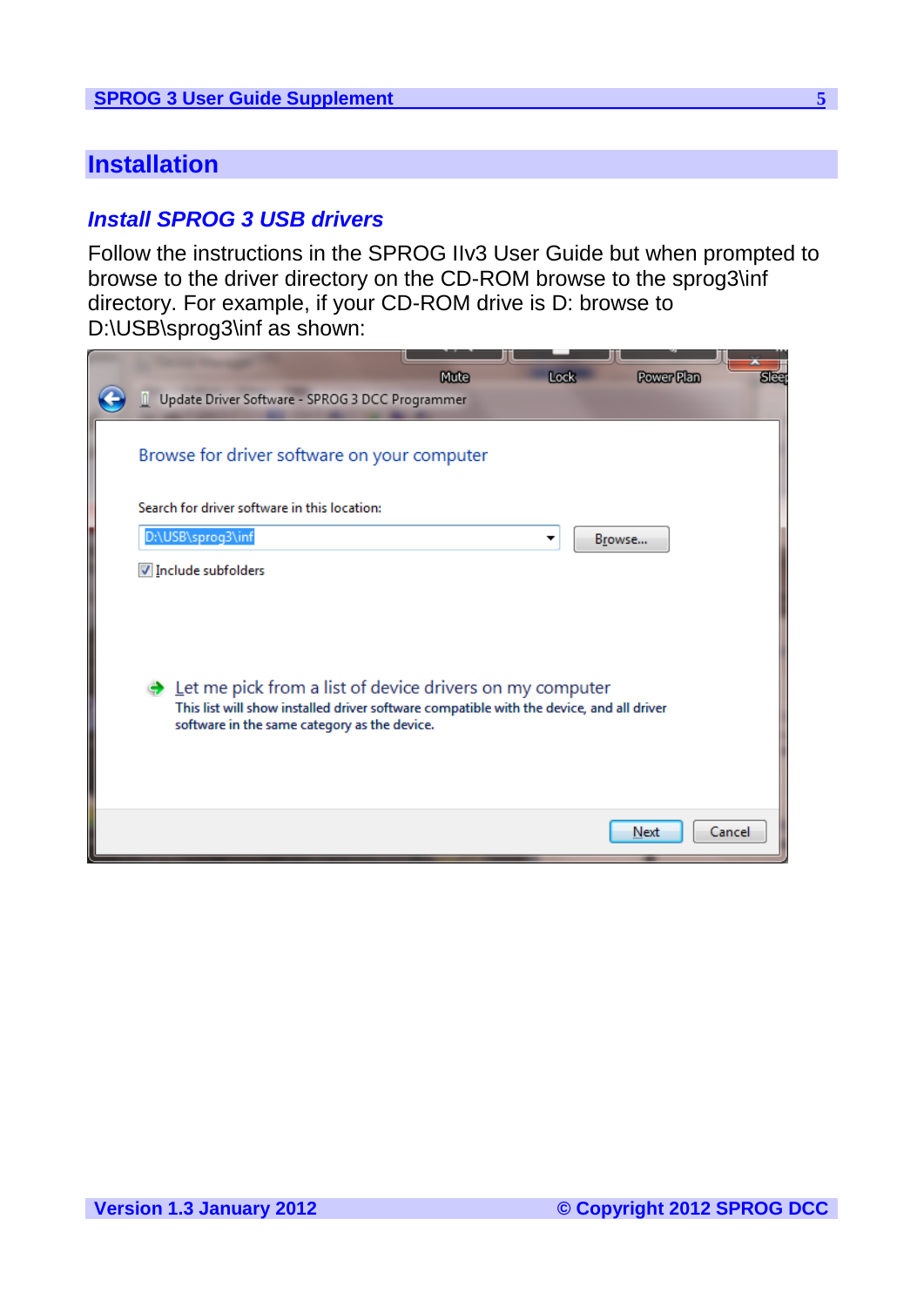# <span id="page-5-0"></span>**The SPROG Console**

Operation of the SPROG console is as described in the SPROG II User Guide with the exception of the Current Limit setting.

### <span id="page-5-1"></span>*Current Limit*

Set the current limit for the SPROG 3 track output when using a SPROG 3 throttle, or when connected in Command Station mode. The maximum current limit is 2499mA or 2.499 Amps.